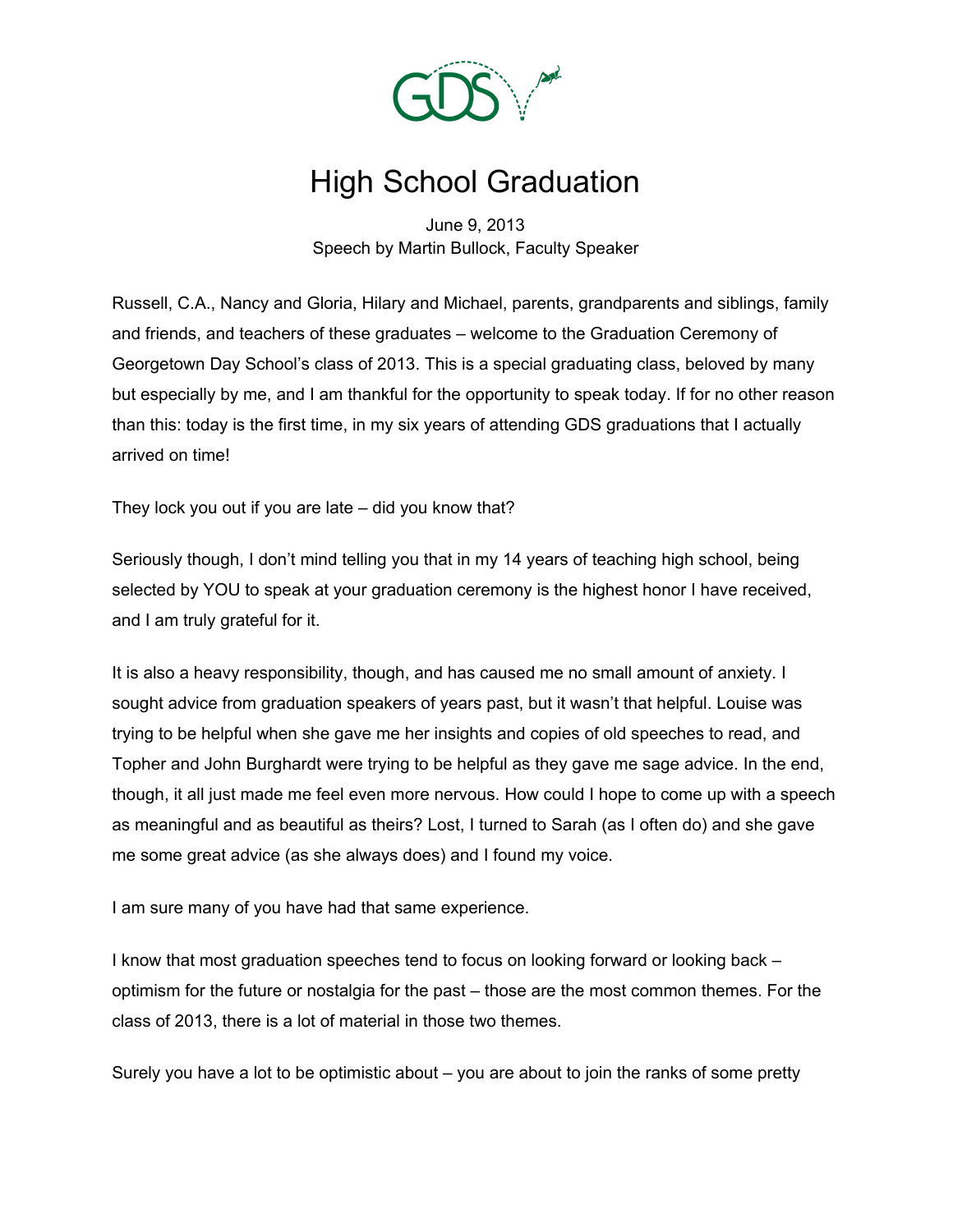awesome alums! Oscar winners, Grammy winners, Pulitzer Prize winners—peacemakers, trendsetters, commentators…Let's face it—with the talent, intelligence, and determination in this room, you guys are pretty much destined to run the world! Imagine walking into the National Gallery in a few years to see the latest works of art by Juu Coventry, or the thrill you'll get when you hear that superstar Tiana Walker has just been named to head the panel of celebrity judges on the 33rd season of American Idol? And will anyone be surprised to see an aging Barack Obama sporting a "Darwin for President" T-shirt? These are just a few examples of the achievements you are all capable of.

Yes, there's plenty of optimism to go around, but there's no shortage of nostalgia either. During your time at the high school you have taught everyone the meaning of triskaidekaphobia, you've played laser tag against an ex-Marine—AND WON, and you've had some REAL class meetings where you hashed out social issues that most grades would prefer to avoid. Finally, this year you managed to get Chris Levy into a kiddie pool in the middle of the forum! Who else could pull that off but the class of 2013? You won't be forgotten any time soon—that much is certain.

So, although the past and the future are promising directions for this speech, I would rather talk to you about the present. The here and now. We have a tendency to overlook the here and now, but that is a risky proposition, because, no matter how comfortable your past was and no matter how bright your future may be, the present is all you really have. If that sounds a little too ominous, you can flip the script a little: no matter how awful your past was, and no matter how daunting your future may be, the present is the one thing you really have. Sometimes, dwelling fully in the present is a great comfort. It behooves us, therefore, to be mindful of it and to experience it completely.

Those of you who have had me as your teacher know that I like to start every class with a moment of silence. In the hectic pace of a GDS day, I find that just a brief moment of silence is enough to hit the reset button and prepare our brains for learning. After all, before my class started, a student may have just sprinted up the stairs to the third floor all the way from L2 because the elevator was already above capacity. Or another may be hoofing it back from Safeway with a bag of steaming hot chicken tenders in his hands, or maybe an ice cold can of Refreshe. Or perhaps you just took an AP French test and you aren't even THINKING in English, much less ready to LEARN in English. In times like these, a moment of silence can play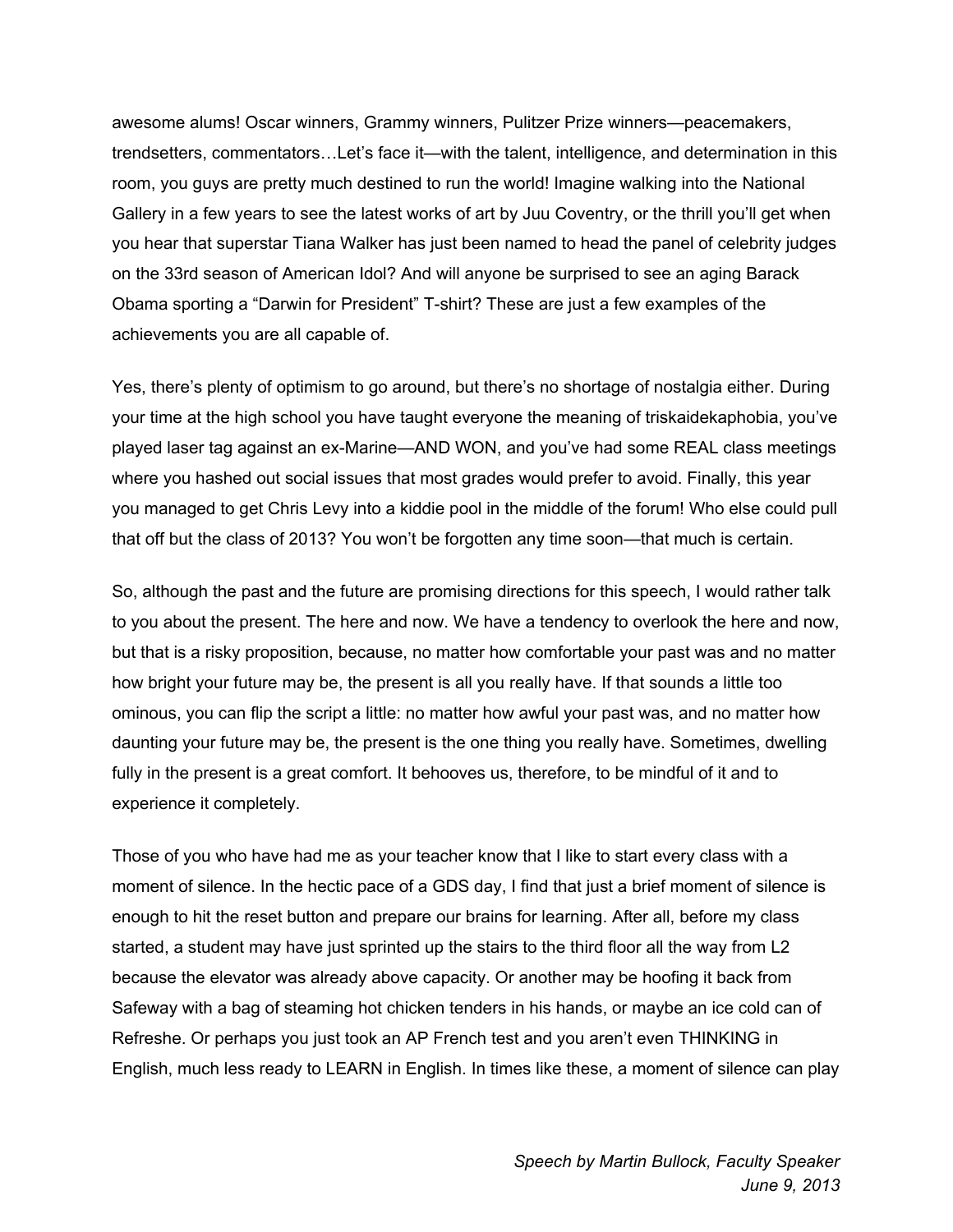a critical role in your learning. It gives you a chance to be mindful of the present.

As important as it is, though, being mindful of the present is really hard for humans to do. It is especially hard for people like us. We spend most of our quiet moments planning and strategizing, working on moving forward. "Where should I apply to college?" or "Which career path is right for me?" The wiser ones among us probably also spend time reflecting on the past—learning from mistakes, considering the effects of choices we have made. "I should have known this would be one of the essays on this test," or maybe "Well. I'll never try that dance move again!"

On the rare occasions that we have to sit in silence and be alone with our thoughts, most of us suffer from a condition some Buddhists refer to as "monkey mind." Instead of placidly considering the world around us as it is right now, our minds prefer to jump into the tree canopy of our thoughts and swing from vine to vine. The human mind can be trained through practice, however, to dwell in the present. Some of you may already have experience with this if you have done yoga or meditation.

Before I started using the moment of silence in my classes, I actually used an image given to me by my yoga teacher about twenty years ago. She told me to think of my mind as water and my body, or my life, as a chalice holding that water. If the chalice is agitated, the surface of the water will be rough, choppy and broken. If the chalice is still, however, the surface of the water will be smooth and calm. We must look upon the surface of that water to see reflections of truth in the world, and we can only do that if the chalice is calm and the surface of the water is quiet. Only then can we savor the details that make moments like this one so important.

Graduation from high school is a rite of passage and it is worth paying attention to, because after today, you can no longer be considered a child.

Look around you for a moment. Make note of exactly where you are in this room…in this city…on this planet. Who is sitting next to you? Where is your family sitting? Why are we all here? This is one of the first of many important moments in your life that you are old enough to pay attention to, so if you have never practiced mindfulness before, today is a good day to start.

I'll share an image with you that might help, if you'll allow me to geek out a little. In chemistry,